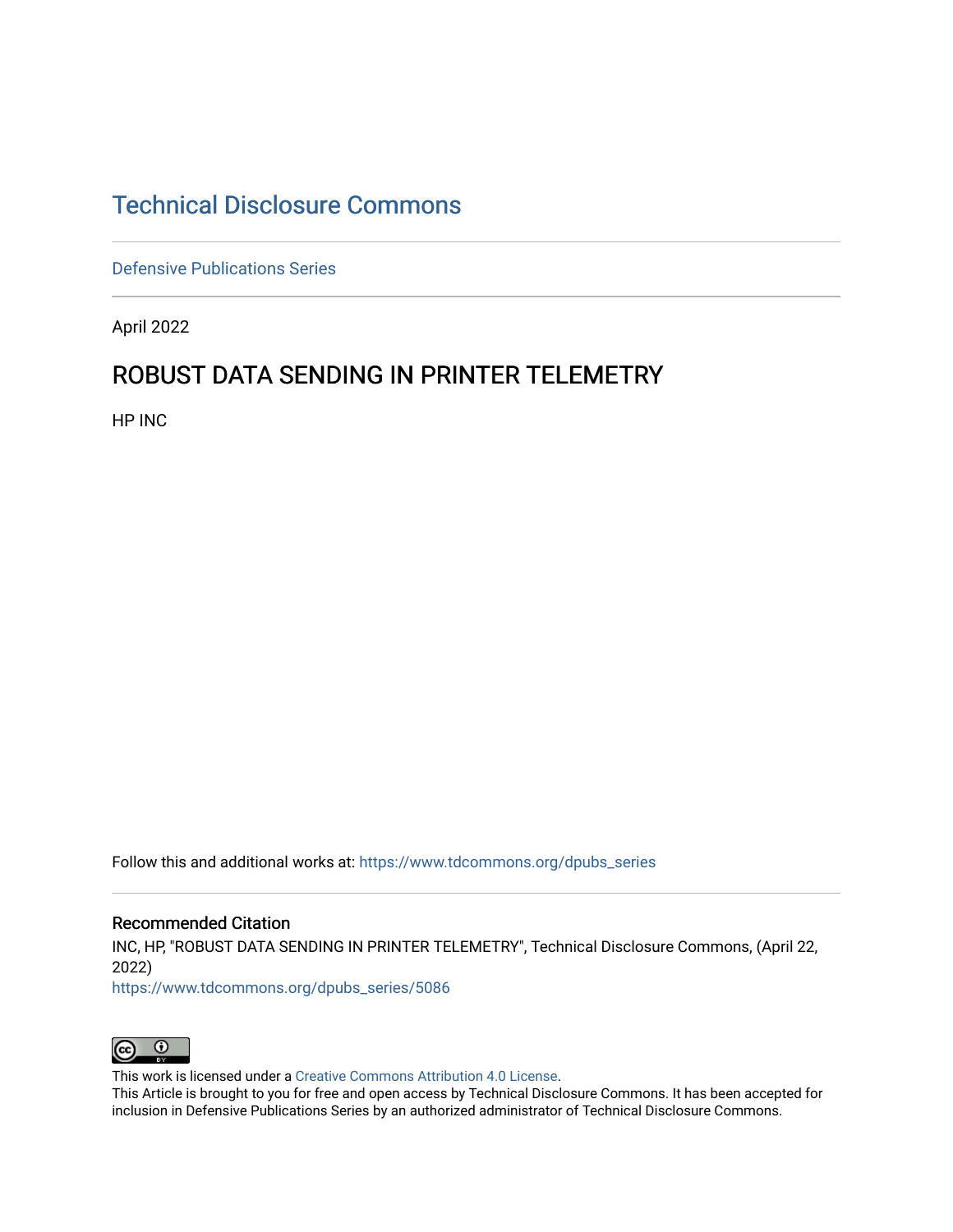# *Robust data sending in printer telemetry*

### *Abstract*

Large Format Printers are IoT devices that send data to the cloud on event basis. The type of data sending is, for example, the total ink consumed by the printer up to this day or information about the cartridges.

Data is sent based on a data schema. Data schemas are a common interface for communication between printer and cloud data platforms. Printer could be operating under certain modes not supported by the schema. This causes data schema validation to fail, provoking data quality issues.

The solution proposed creates a second schema, tagging the files which do not have the minimum required fields and storing its file version. Using this feature, printer can request to send a specific schema version ensuring correct data is sent. Therefore, if printer sends data files with issues causing a schema failure, this will be detected, and printer will retry data sending with another schema until validation pass.

### *Invention*

Printer sends data to cloud and schema is validated. If cloud detects schema issue or wrong data is tagged, then cloud informs back the schema failure to the printer and, afterwards, printer sends a second data event with a different schema not affected by first issue. There will be two files sent by the printer: one with the initial data schema sending and the other with this data reformed based on a different schema (previous versions) when the schema was validated correctly.

If data schema validation fails, the printer will send two files. First file with the data issue, and second file, with the schema that was validated before and worked properly. Both files will be classified in the cloud based on their reception timestamps and metadata using only the correct data event but not losing the additional details that the first file might have.

This second file, or data event, could be easily detected using metadata. File header will contain specific printer identifiers, timestamp of file sending, and the identifier of previous file sent, which was containing the schema bug.

When cloud detects the second file, it will replace the wrong information of the first file by the second one. Therefore, wrong data will be corrected and ETL (extract, transform and load) will be done only for validated schema events.